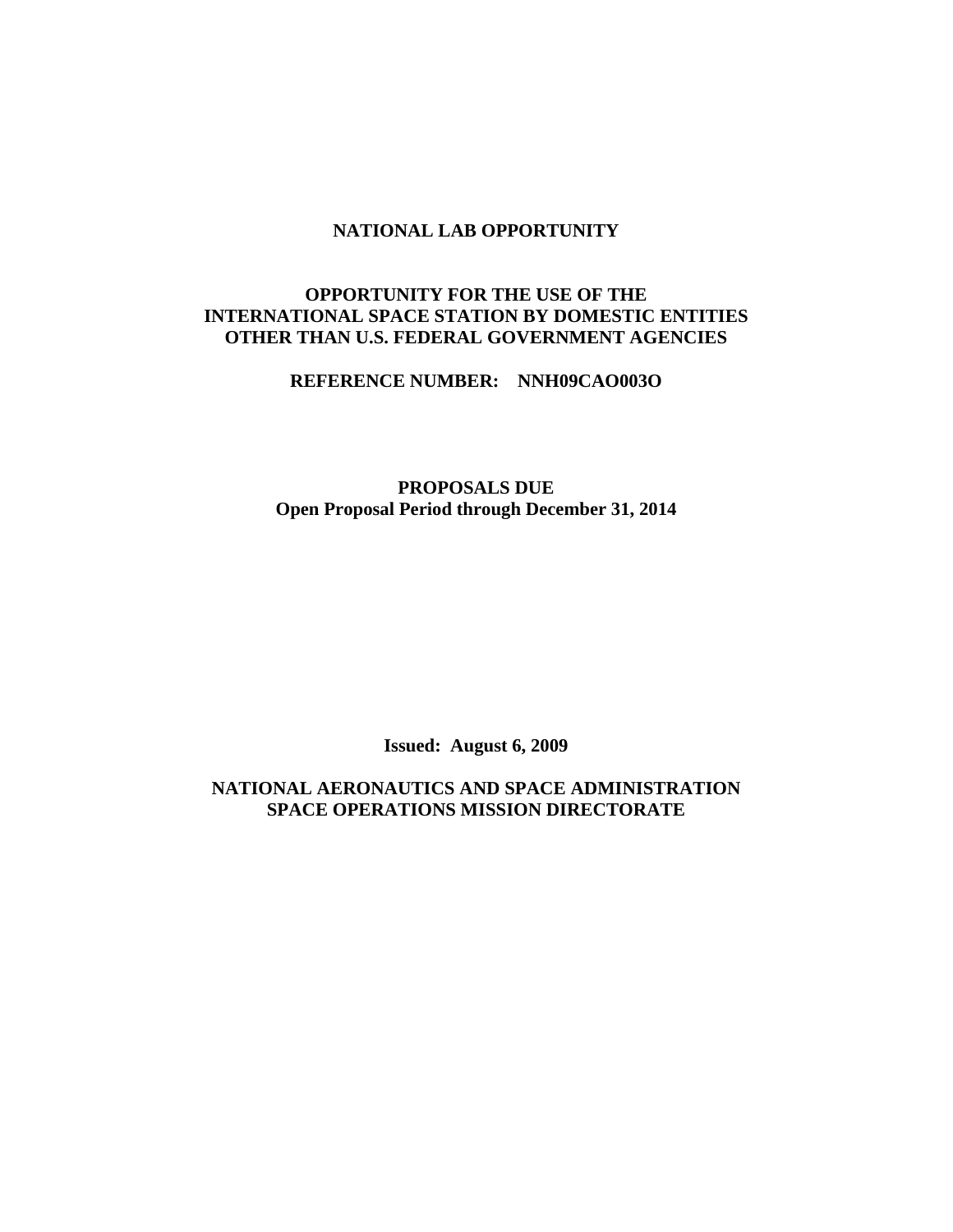# **1.0 INTRODUCTION AND BACKGROUND**

The National Aeronautics and Space Administration (NASA) is operating a share of the United States accommodations on the International Space Station (ISS) as a national laboratory in accordance with Section 507 of the NASA Authorization Act of 2005 (P.L. 109-155) and to seek to increase the utilization of the ISS by other federal entities and the private sector. To facilitate and increase such utilization of the ISS, NASA is providing access to the ISS for the conduct of basic and applied research, technology development and industrial processing (collectively, R&D) to U.S. federal, state and local government entities, and to U.S. private entities (including, but not limited to, commercial firms, non-profit entities, and academic institutions) as part of the national laboratory.

In preparation for the ISS post-assembly phase and during the post-assembly complete phase, NASA is seeking proposals from domestic entities other than U.S. federal government agencies for the conduct of R&D activities on the ISS as a national laboratory. NASA anticipates using its authority to enter into Space Act Agreements to support national laboratory activities, including providing necessary access to NASA facilities, personnel and technical information, however, there will be no provision of funds in connection with this opportunity. **Respondents will be responsible for financing their own activities.** Participation in this National Lab Opportunity will be contingent upon selection by NASA and negotiation of an appropriate Agreement between NASA and the proposer.

Proposed activities should involve R&D, including, but not limited to, life sciences, sensors, communication equipment, engineering testbeds, spacecraft design and testing, or education and should demonstrate potential benefit to the public, such as development of future products and services contributing to U.S. industrial capacity and economic growth or improving STEM education. This opportunity is not exclusive; NASA, at its discretion, may negotiate with other parties for access to ISS under this opportunity.

**Response Date**: This announcement is open through December 31, 2014. NASA will engage in ongoing review of proposals as received prior to the Response Date of December 31, 2014. NASA reserves the right to amend or withdraw this Announcement at any time prior to the Response Date.

NASA will not issue paper copies of this Announcement. NASA reserves the right to select for Space Act Agreement negotiations all, some, or none of the proposals submitted in response to this Announcement. NASA provides no funding for reimbursement of proposal development costs. Material submitted in response to this Announcement will not be returned. It is the policy of NASA to safeguard all proposals as confidential and privileged information, as provided by law. NASA will not, without permission of the proposers, use the proposal contents for other than evaluation purposes.

It is not NASA's intent to publicly disclose proprietary information obtained during this solicitation. To the full extent that it is protected pursuant to the Freedom of Information Act and other laws and regulations, information identified by a respondent as "Proprietary or Confidential" will be kept confidential. NASA may use contractor support personnel to assist in providing expertise regarding proposals. Any support contractor involved in the evaluation process shall be free of conflicts of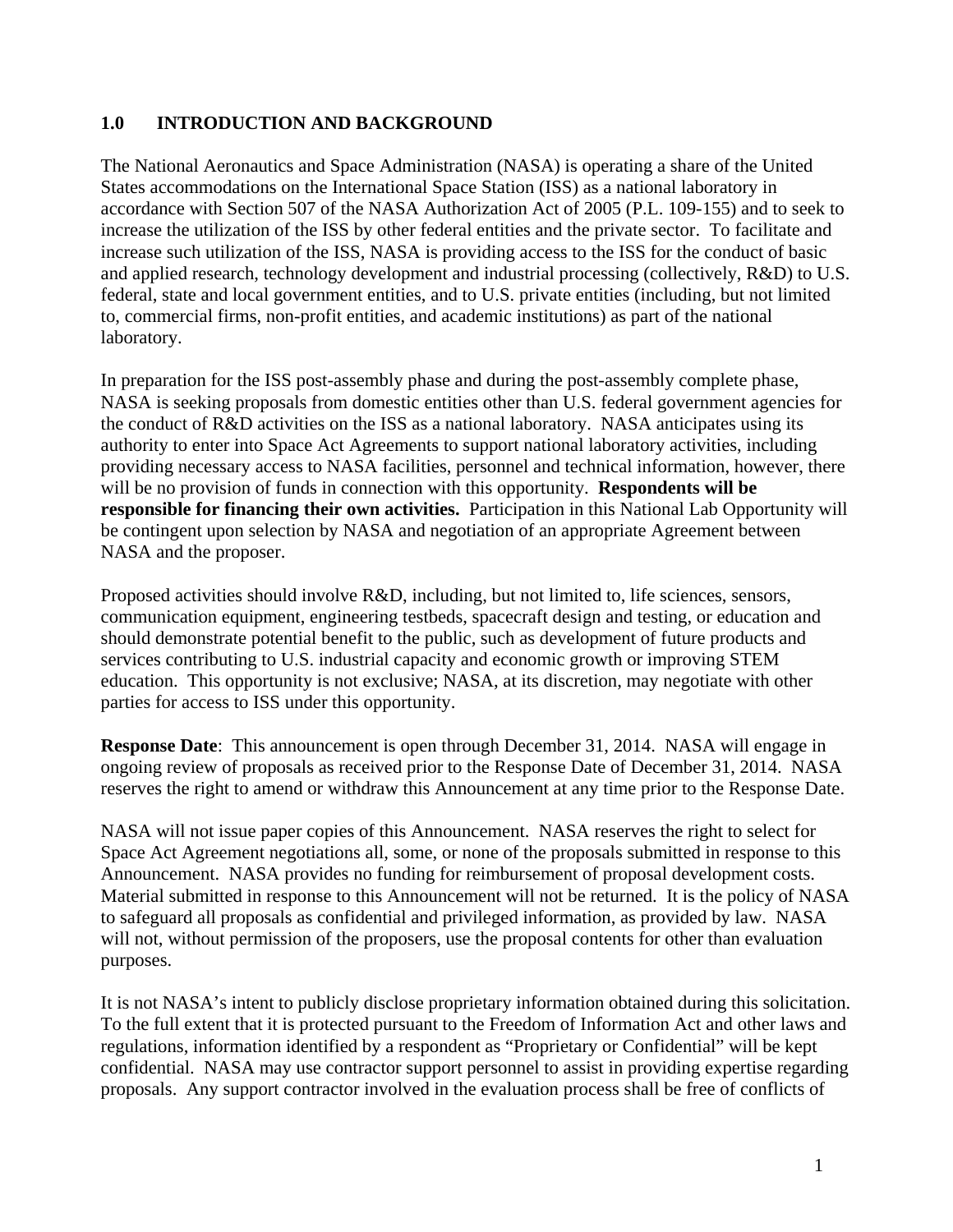interest, will be bound by appropriate non-disclosure agreements to protect proprietary and competition sensitive information. By submitting a proposal under this Announcement, the proposer is deemed to have consented to release of data in its proposal to NASA contractors supporting evaluation of proposals.

#### **2.0 GENERAL INFORMATION**

**Agency Name:** NASA **(**National Aeronautics and Space Administration)

**Opportunity Title:** Opportunity for the use of the International Space Station by Domestic Entities Other than U.S. Federal Government Agencies

**Response Date:** Electronic Proposals must be received by December 31, 2014 at 4:30 P.M. EST via email to jason.c.crusan@nasa.gov. Proposals may be submitted at any time before the response date.

#### **Points of Contact:**

If you have any questions concerning this opportunity please contact:

Marybeth Edeen Jason Crusan Manager, ISS National Lab Office SOMD Agreement Manager Telephone: 281-483-9122 202-358-0635 Fax: 281-244-8292 202-358-3530 Email: marybeth.a.edeen@nasa.gov jason.crusan@nasa.gov

**Instrument Type(s):** It is anticipated that awards under this Opportunity will be in the form of Space Act Agreements, executed under the authority of 42 U.S.C. 2473(c)(5).

**Selection Recommendation Committee:** Government personnel from NASA, other Federal agencies, and NASA contractors may participate in the evaluation of proposals. All contractor personnel participating in the evaluation will be bound by conflict of interest provisions and appropriate non-disclosure requirements to protect proprietary information.

**Selection Notification Date:** Selection for negotiations is anticipated to be within 60 days of receiving a proposal.

**Submission Instructions:** All Proposals under this Announcement must be emailed to jason.c.crusan@nasa.gov. Paper submissions will not be reviewed. Proposals may be submitted at any time before the Response Date. You are encouraged to submit as early as practicable prior to the Response Date. Proposals received by the Government after the Response Date will not be accepted. If a proposer is concerned about information security during transmission NASA has the ability to accept secure transmission. Contact the Point of Contact for secure transmission requirements. Files can be submitted in MS Word, PDF, or RTF.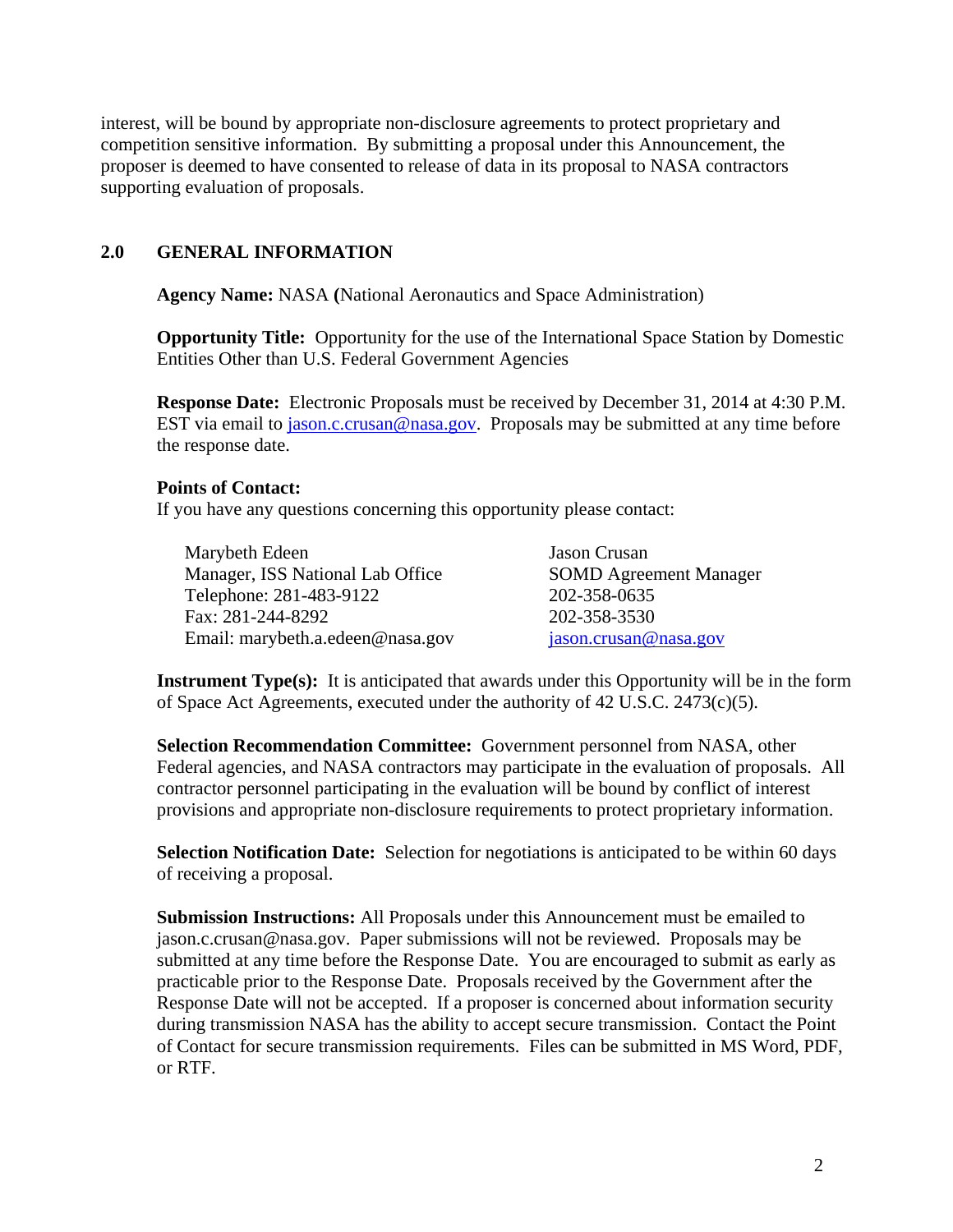# **3.0 ELIGIBILITY INFORMATION**

All categories of domestic entities other than U.S. federal government agencies are eligible to submit proposals in response to this Announcement. NASA will not consider proposals which do not include a domestic entity as the lead proposer.

## **4.0 PROPOSAL EVALUATION AND SELECTION**

### 4.1 Evaluation and Selection Process

All proposals will be initially screened to determine their compliance to the eligibility (section 3.0) and proposal instructions (section 5.0) of this Announcement. Proposals that do not comply may be declared noncompliant and rejected without further review. A submission compliance checklist is provided in section 5.0. This checklist provides proposers a list of the items that NASA will check for compliance before releasing a proposal for evaluation.

Proposals deemed in compliance with this Announcement will be assessed against the evaluation criteria outlined in Section 4.2 by the Selection Recommendation Committee. Proposed collaborators should be aware that during the evaluation and selection process, NASA may request clarification of a specific point or points in a proposal. Such a request and the proposed collaborator's response shall be in writing.

NASA reserves the right to suggest collaboration between proposers where it will enhance the effort, in which case proposers will be given the opportunity to accept or decline participation with other proposers prior to selection.

The Selection Recommendation Committee members will conduct independent assessments of the proposals according to evaluation criteria outlined in Section 4.2.

4.2 Evaluation Criteria

The evaluation factors below are of equal weighting during evaluation.

Factor 1: Approach to Proposed Effort:

The overall merit, rationale, feasibility, and suitability of the proposed effort or concept and its relevance to R&D that access to the ISS provides. Highest priority will be placed on an approach or concept that will create substantial increases in the current state-of-the-art. Describe how the proposer proposes to receive resulting data and/or samples from orbit.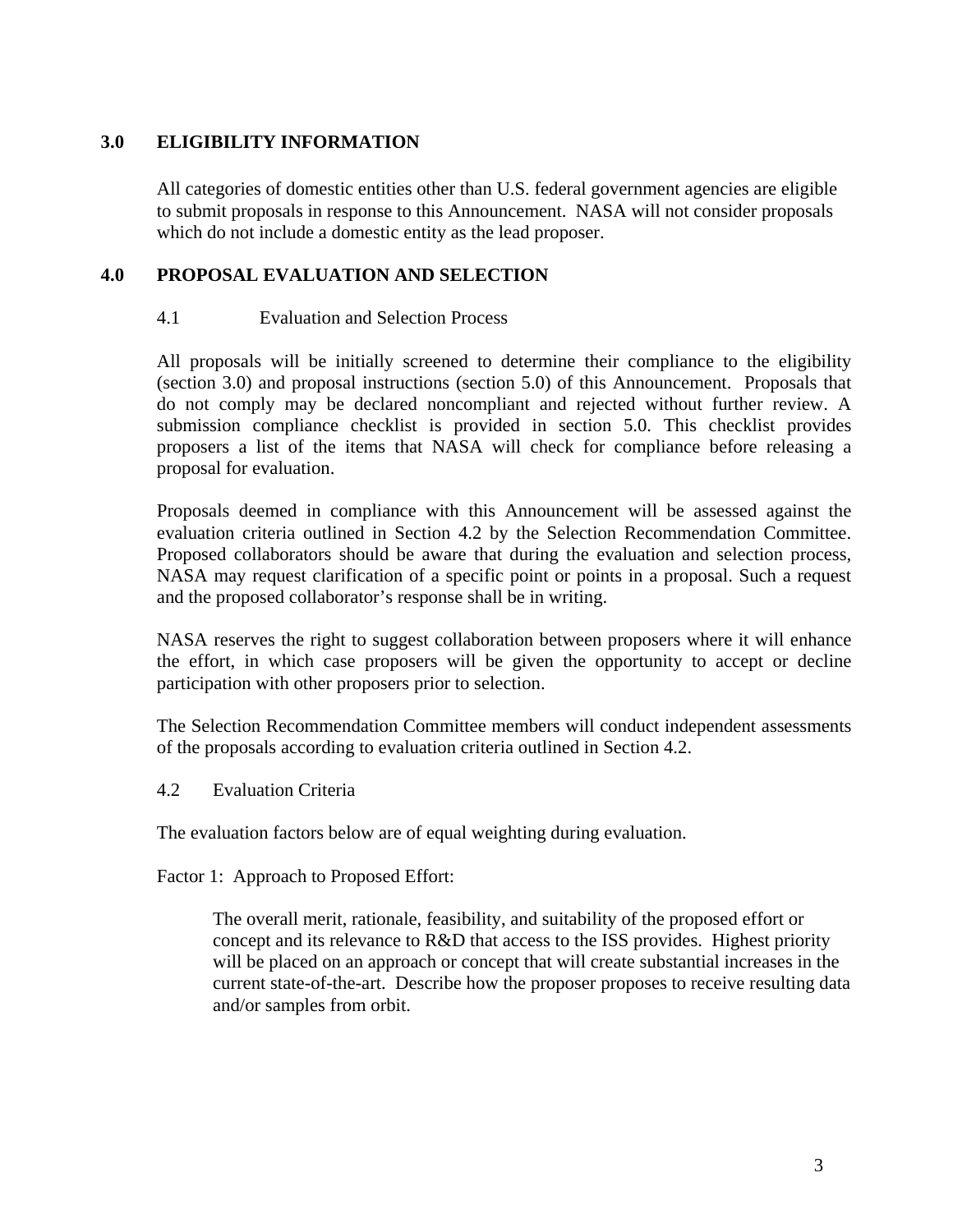Factor 2: Level of Benefit to the Public:

 The proposed effort or concept's anticipated benefit to the public, in terms such as development of future products and services, and contribution to U.S. industrial capacity and/or economic growth.

Factor 3: Level of Financial Commitment and Business Plan:

The description of the level of financial commitments supporting the proposed efforts, including any third party financing required. Include a brief business plan for the proposed efforts or describe how the proposed efforts contribute to existing business plans. Identify the non-U.S. Government market potential for the R&D efforts. The proposed space activity is essential to product research, development, or processing, and is targeted to an addressable market. A roadmap exists; it includes the essential activities to bring the product to market beyond the development space activities. In addition, describe all cargo to be transported between Earth and the ISS that your proposed efforts require and how your business plan addresses meeting those requirements including any sample return and disposition of the on-orbit equipment/payloads.

In addition, NASA reserves the right to assess information outside the proposal as it relates to the factors listed above.

## 4.3 Selection Factors

As described in Section 4.1, the results of the proposal evaluations based on the criteria above and the subsequent Selection Recommendation Committee deliberations will be considered in the selection process.

The Selection Recommendation Committee may take into account a variety of programmatic factors in deciding whether or not to select any proposals, including, but not limited to, available on-orbit resources, and compatibility to the ISS.

The Selection Authority shall be the Associate Administrator for Space Operations. The Selection Authority will make the final selection of those approved for this opportunity after the completion of negotiations, depending on the outcome of the negotiations.

#### 4.4 Selection Notification

NASA will notify all proposed collaborators of the results of the evaluation and selection process. Selection does not guarantee a launch opportunity. Selection does guarantee NASA will provide the on orbit resources and trained crew to perform the experiment once it is on board. After the completion of the evaluation and selection process, NASA will begin negotiations with the selected proposer(s). The purpose of the negotiations is to define the terms and conditions of the Agreement supporting the participation of the proposers and to align the selected proposals with the anticipated on-orbit resource availability. All work will commence after the parties execute the Space Act Agreement.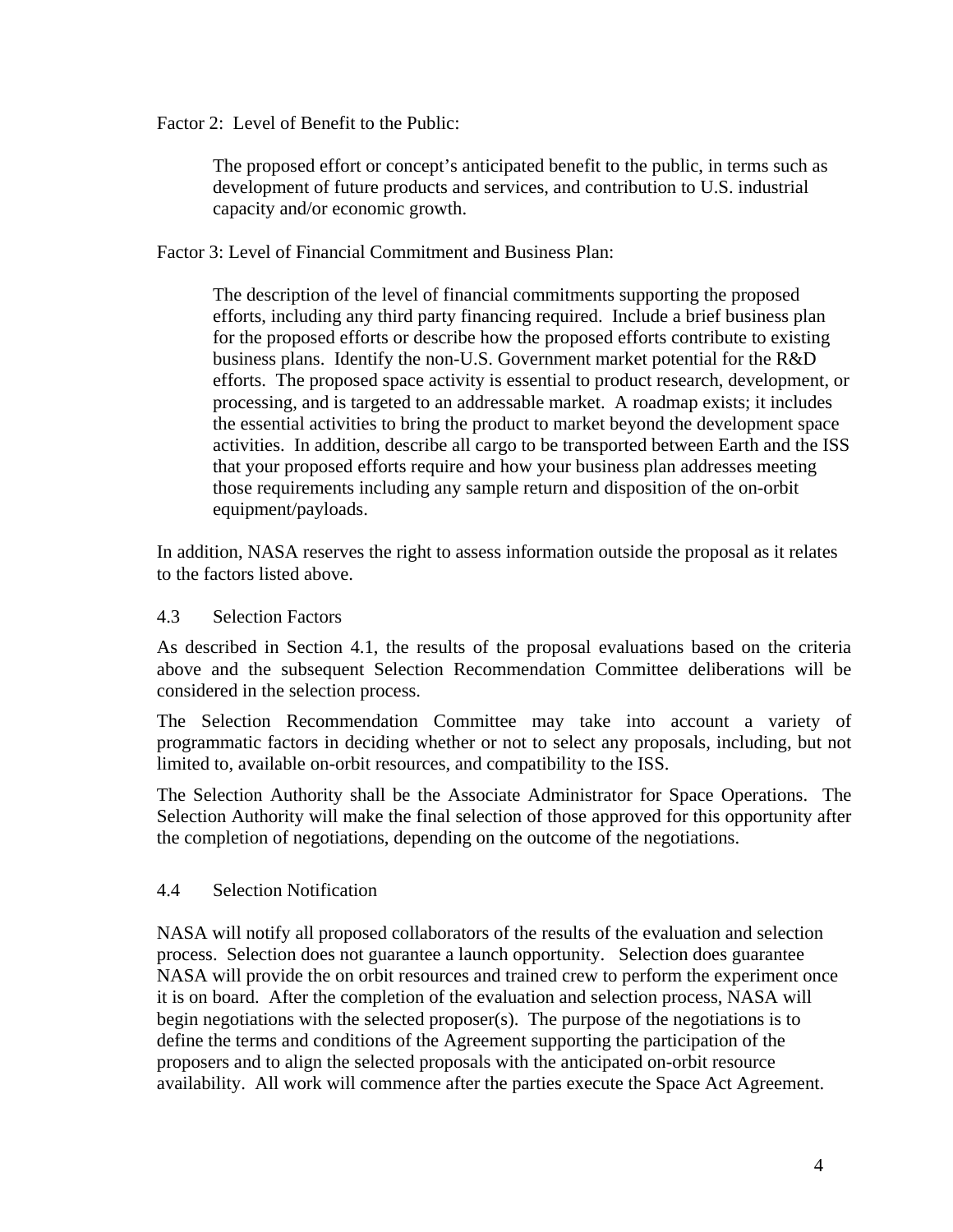## **5.0 PROPOSAL INSTRUCTIONS**

Proposals must comply with the following requirements.

#### **Page Limitations**

| <b>Proposal Section</b>         | <b>Total Pages</b> |
|---------------------------------|--------------------|
| Proposal Cover Page             |                    |
| Proposal Title Page             |                    |
| Points of Contact               |                    |
| <b>Proposal Abstract</b>        | 750 words          |
| Proposal Detail                 | 10                 |
| <b>Appendix</b>                 |                    |
| Resumes                         | No Page Limit      |
| <b>Additional Documentation</b> | No Page Limit      |

Pages in excess of the page limitations for each section will not be evaluated. A page is defined as one (1) sheet 8 ½ x 11 inches using a minimum of 12-point font size for text and 8-point for graphs.

There is no limit on appendix documentation. The intent is to allow proposals to include current documentation in its current format without having to alter any documents.

#### **The proposal must include the following sections, in this order:**

**Proposal Cover Page**: Solicited Proposal Application – Title of Announcement and Proposal Contact Information. An optional graphic image may be included.

**Proposal Title Page**, with Notice of Restriction on Use and Disclosure of Proposal Information, if any.

**Points of Contact**: List contact information for all Points of Contact including a Technical Point of Contact. Provide:

- a. Name
- b. Title
- c. Address
- d. Phone and Fax
- e. Email

**Proposal Abstract**: Executive summary describing the prominent and distinguishing features of the proposal.

**Proposal Detail**: The proposal shall contain sufficient information to enable reviewers to make informed judgments to assess the three criteria of the proposed effort.